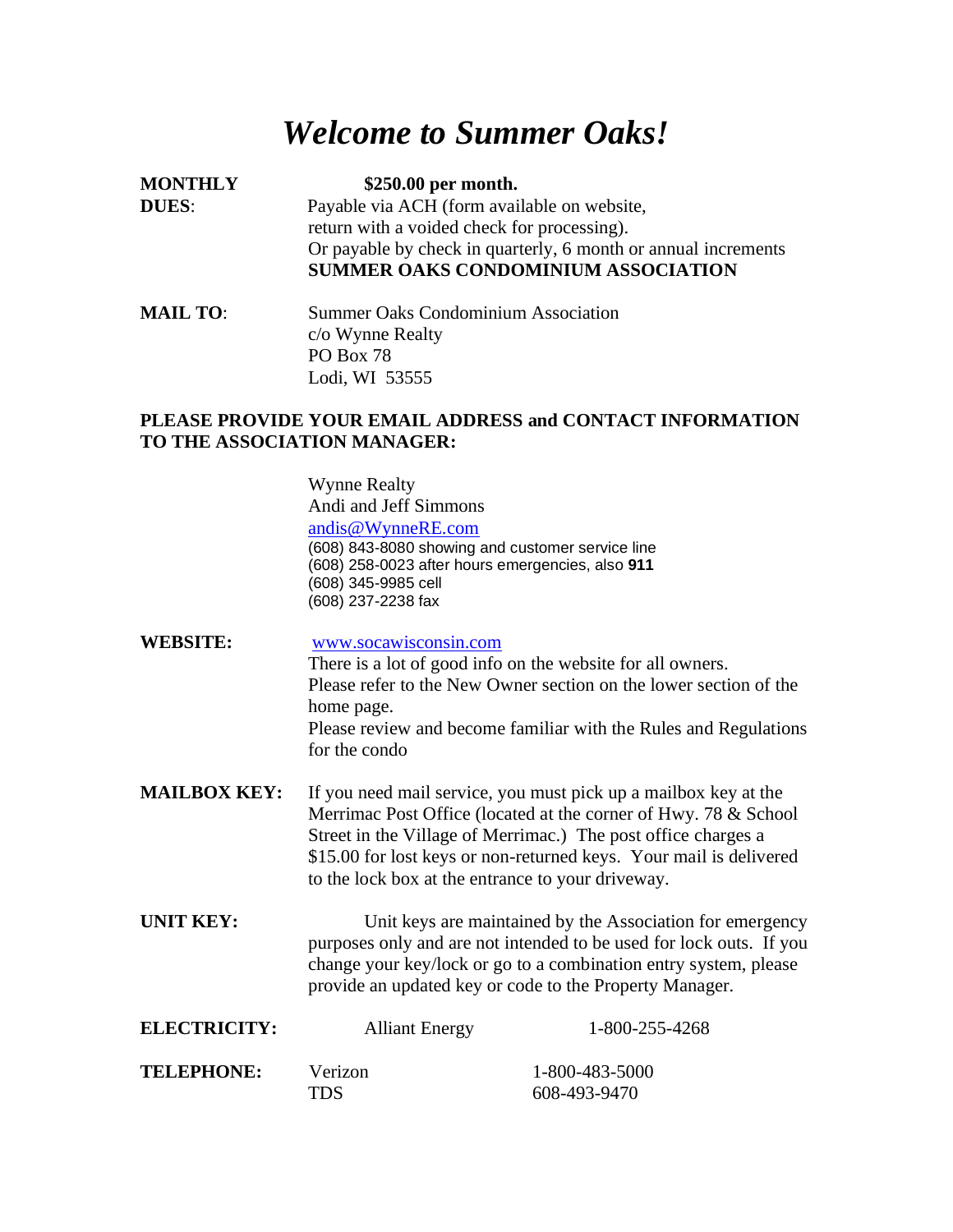| <b>CABLE</b> /<br><b>INTERNET:</b> | <b>TDS</b>                                                                                                                                                                                                                                                                                            | 608-493-9470 |
|------------------------------------|-------------------------------------------------------------------------------------------------------------------------------------------------------------------------------------------------------------------------------------------------------------------------------------------------------|--------------|
| PETS:                              | Pet registration is required annually at Summer Oaks. Please<br>complete one form per pet and submit to Property Manager with<br>fee, pet photo and copy of pet license. Due at purchase of unit and<br>then annually in October. Registration form available on website or<br>from Property Manager. |              |
| <b>SCHOOLS:</b>                    | Sauk Prairie School District 608-643-5990<br>Merrimac Community Charter School (K-5)<br>Sauk Prairie Jr. HS (6-8)<br>Sauk Prairie HS (9-12)                                                                                                                                                           |              |
| <b>VOTING:</b>                     | Town of Merrimac Town Hall<br>(Located at the corner of Hwy 113 & Halweg Rd)                                                                                                                                                                                                                          |              |
| <b>SEPTIC:</b>                     | Do's and Don'ts<br>DO'S                                                                                                                                                                                                                                                                               |              |
|                                    |                                                                                                                                                                                                                                                                                                       |              |
|                                    | DO CHECK TO MAKE SURE YOU DON'T HAVE A DRIPPY<br>FAUCET OR A RUNNING TOILET ON A REGULAR BASIS.                                                                                                                                                                                                       |              |
|                                    | <b>DO</b> KEEP WATER SOFTENER ON LOW SETTING.                                                                                                                                                                                                                                                         |              |
|                                    | <b>DO REMOVE ALL GREASE FROM PANS BEFORE</b><br>WASHING.                                                                                                                                                                                                                                              |              |
|                                    | <b>DON'TS</b>                                                                                                                                                                                                                                                                                         |              |
|                                    | <b>DON'T DRIVE ON ANY LAWN AREAS AS SEPTIC TANKS</b><br>AND LINES ARE LOCATED UNDERGROUND AND ARE<br>EASILY CRUSHED AND DAMAGED BY VEHICLE WEIGHT<br><b>AND MOTION</b>                                                                                                                                |              |
|                                    | <b>DON'T DO MORE THAN THREE LOADS OF LAUNDRY A</b><br>DAY, IF YOU USE YOUR DISHWASHER CONSIDER THAT<br>A LOAD OF LAUNDRY.                                                                                                                                                                             |              |
|                                    | <b>DON'T PUT ANYTHING DOWN YOUR TOILET EXCEPT</b><br>"WHITE SINGLE PLY" TOILET PAPER, NO FEMININE<br>PRODUCTS, PAPER TOWELS, KLEENEX, ECT.                                                                                                                                                            |              |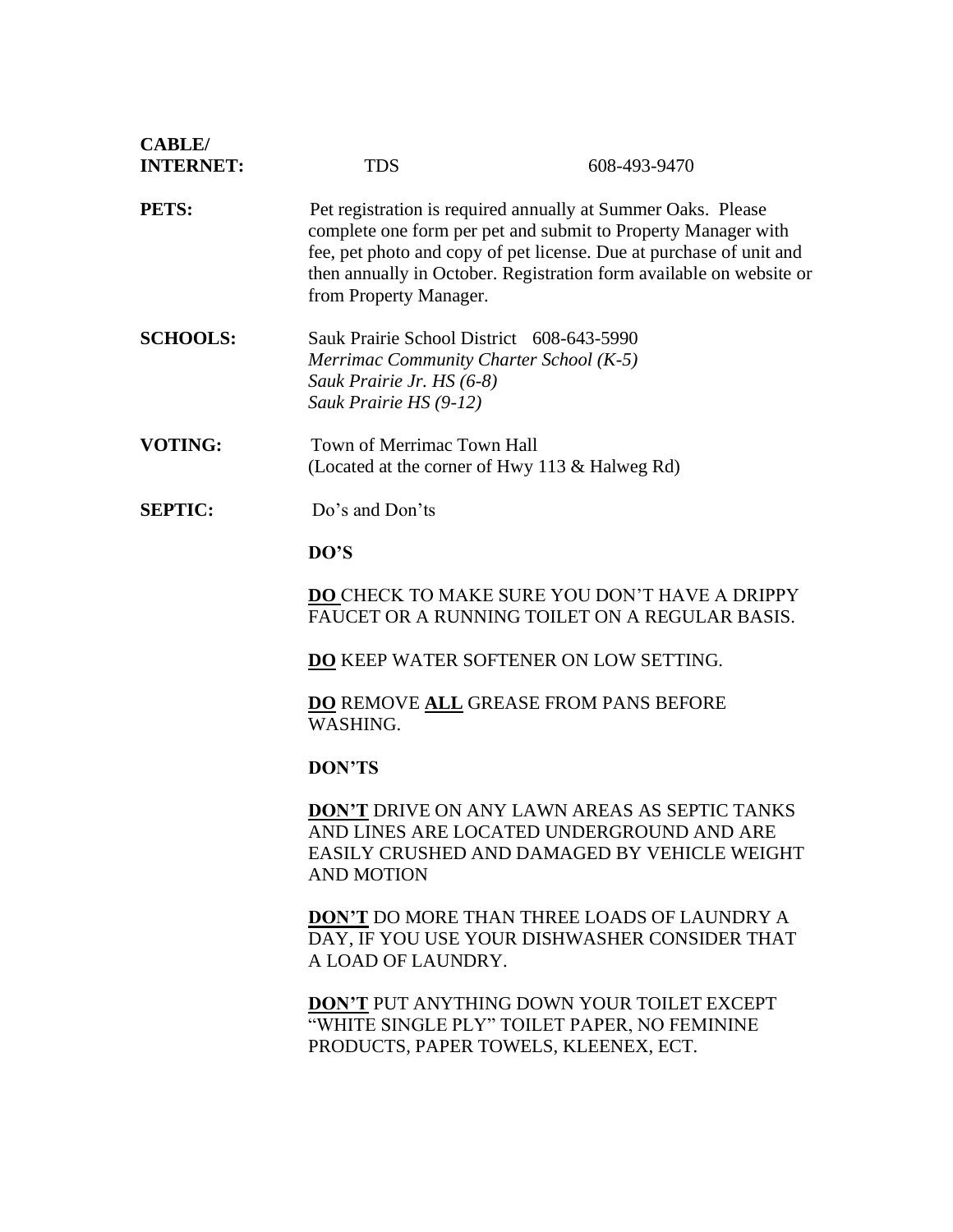## **DON'T** USE BLEACH, NO CHLORINE!! NOT IN LAUNDRY, TOILET BOWL, ECT. **(1000 FLUSHES FOR TOILET—PURE CHLORINE)**

**DON'T** PUT GREASE DOWN SINKS.

**DON'T** USE GARBAGE DISPOSALS (EXCEPT FOR LIGHT TABLE SCRAPS)

**DON'T** USE BATH OILS. (BUBBLE BATH & BATH GELS ARE O.K.)

**DON'T** PUT ANYTHING DOWN THE DRAIN, IF YOU QUESTION WHETHER YOU SHOULD OR SHOULDN'T (BETTER TO PUT IN GARBAGE BAG THAN CHANCE CAUSING A PROBLEM)

**BOAT LIFT/PIER:** *If you purchased a condo in units 1 through 57,* prior to placing a boat lift or pier, please contact Russ Krella at 847-514- 4970. Pier placement is not deeded and is placed on a first come first serve basis. Please review the Association condo rules.

> Note that boat trailer parking in Association parking lots is only allowed for a brief period.

**PETS:** Pets must be registered annually with the Association at the Annual Meeting. Pets must be on a leash when outdoors at all times. You must pick up promptly after you pet and dispose of pet waste properly. Fines will be issued for those who do not comply.

- **TRASH:** All items must be placed in the trash bins completely. Do not leave large items outside of the containers for pick up or place electronics into the dumpsters. If you have a large or electronic item to be picked up, please contact Town and Country Sanitation at (608) 375-5856. When you place your order with them, you will pay for the fee directly to them at the time of the order. Please also notify the Property Manager for internal reference. If you have any questions on procedures for trash or recycling, please contact Town and Country Sanitation or the Property Manager and refer to the complete list of items and charges on the SOCA website, prices subject to change.
- **POOL and SPA:** The Pool and Spa are open mid-May to mid-October. The facility is operated by a CPO (Certified Pool Operator) who maintains, cleans and operates these amenities and also calls the shots for pool closing due to chemical imbalance, inclement